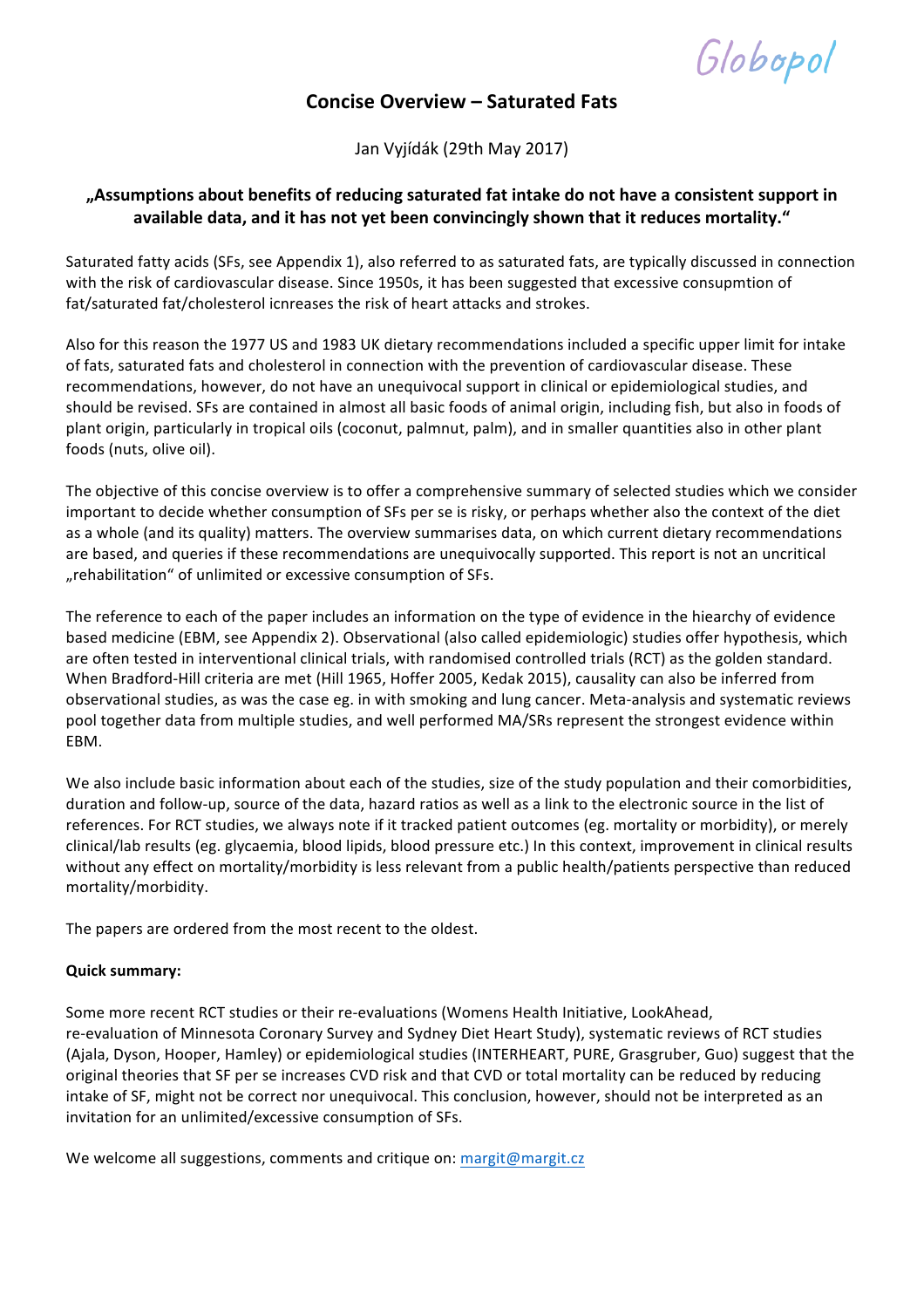

#### **Overview of publications included in this summary**

| ID             | <b>Reference</b>      | <b>Title/description</b>         | <b>Type</b> | n       | <b>FUP</b><br>(years) | Lab   | <b>CVD</b><br><b>MB</b> | <b>CVD</b><br><b>Mort</b> | All-C<br><b>Mort</b> |
|----------------|-----------------------|----------------------------------|-------------|---------|-----------------------|-------|-------------------------|---------------------------|----------------------|
| $\mathbf{1}$   | Stout (1964)          | Roseto Study                     | EPI         | 27 355  | 7                     |       |                         |                           |                      |
| $\overline{2}$ |                       | Framingham Study                 | EPI         | 859     | $\overline{4}$        |       |                         |                           | ---                  |
| 3              | Rose (1965)           | Rose Corn Oil Trial              | <b>RCT</b>  | 80      | 2                     |       |                         |                           |                      |
| 4              | Res Com (1965)        | Low Fat Trial                    | <b>RCT</b>  | 252     | 3                     |       |                         |                           |                      |
| 5              | MRC (1968)            | Soy Bean Oil Trial               | <b>RCT</b>  | 386     | 3,4                   |       |                         |                           | ---                  |
| 6              | Dayton (1969)         | Los Angeles Diet Study           | <b>RCT</b>  | 846     | 6                     |       |                         |                           |                      |
| 7              | Leren (1970)          | The Oslo Trial                   | <b>RCT</b>  | 412     | 11                    |       |                         |                           |                      |
| 8              | Keys (1970)           | Seven Countries Study            | EPI         | 12770   | 5                     |       |                         |                           |                      |
| 9              | Morris (1977)         | London Bank and Bus Study        | EPI         | 337     | 20                    |       |                         |                           | ---                  |
| 10             | Woodhill (1978)       | The Sydney Diet Study            | <b>RCT</b>  | 458     | $\overline{7}$        |       |                         |                           |                      |
| 11             | Turpeinen (1979)      | Finnish Psychiatric Hospitals    | <b>RCT</b>  | 676     | 12                    |       |                         |                           | ---                  |
| 12             | Shekelle (1981)       | <b>Western Electric Study</b>    | EPI         | 1900    | $\overline{4}$        |       |                         |                           |                      |
| 13             | Gordon (1981)         | Honolulu Heart Study             | EPI         | 7 2 7 2 | 6                     |       |                         |                           |                      |
| 14             | Gordon (1981)         | Puerto Rico Heart Health Prog    | EPI         | 8 2 1 8 | 6                     |       |                         |                           |                      |
| 15             | <b>Stamler (1982)</b> | <b>MRFIT</b>                     | <b>RCT</b>  | 12866   |                       |       |                         |                           |                      |
| 16             | <b>Stamler (1986)</b> | <b>MRFIT</b>                     | EPI         | 356 222 | 6                     |       |                         |                           | ---                  |
| 17             | Frantz (1989)         | Minnesota Coronary Exp (MCE)     | <b>RCT</b>  | 9057    | 4,5                   |       |                         |                           |                      |
| 18             | Burr (1989)           | <b>DART</b>                      | <b>RCT</b>  | 2033    | $\overline{2}$        |       |                         |                           |                      |
| 19             | Watts (1992)          | <b>STARS</b>                     | <b>RCT</b>  | 90      |                       |       |                         |                           |                      |
| 20             | Lorgeril (1999)       | Lyon Heart Study                 | <b>RCT</b>  | 423     |                       |       |                         |                           |                      |
| 21             | Yusuf (2004)          | <b>INTERHEART study</b>          | EPI         | 29 9 27 |                       | ---   |                         |                           |                      |
| 22             | Sauvaget (2004)       | <b>Adult Health Study/LSS</b>    | EPI         | 3731    | 14                    | ---   |                         |                           |                      |
| 23             | Howard (2006)         | Women's Health Initiative        | <b>RCT</b>  | 48 835  | 8,1                   |       |                         |                           |                      |
| 24             | Siri-Tarino (2010)    |                                  | SR          | 347 747 | < 23                  | ---   |                         |                           | ---                  |
| 25             | Kuipers (2011)        |                                  | <b>REV</b>  |         |                       | $---$ | ---                     | $---$                     | ---                  |
| 26             | LookAHEAD (2013)      | LookAHEAD                        | <b>RCT</b>  | 5 1 4 5 | 9,6                   | ---   |                         |                           |                      |
| 27             | Ajala (2013)          | Revize RCT studií u DM2          | <b>SR</b>   | 3073    |                       |       | $---$                   | $---$                     | ---                  |
| 28             | Ramsden (2013)        | Sydney Study (ID 10) revize      | <b>RCT</b>  | 458     | $\overline{7}$        |       |                         |                           |                      |
| 29             | Dyson (2015)          | Revize RCT studií u DM2          | <b>SR</b>   | 1 1 4 4 |                       |       | ---                     | ---                       | ---                  |
| 30             | Hooper (2015)         | Revize RCT studií                | SR          | 55 858  |                       | $---$ |                         |                           |                      |
| 31             | de Souza (2015)       |                                  | SR          | 90 501  |                       |       |                         |                           |                      |
| 32             | Li (2015)             |                                  | EPI         | 127 536 | $<$ 30                | ---   |                         |                           |                      |
| 33             | Harcombe (2015)       | Revize RCT studií (1977-1983)    | <b>SR</b>   | 2 4 6 7 | 6,5                   | ---   |                         |                           |                      |
| 34             | Dehghan (2016)        | <b>PURE Study</b>                | EPI         | 145 275 |                       |       | ---                     | $---$                     | ---                  |
| 35             | <b>Mensink (2016)</b> |                                  | SR          |         |                       |       | ---                     | $---$                     | ---                  |
| 36             | Harcombe (2016a)      | Revize RCT studií (2015)         | SR          | 62 4 21 | < 8                   |       |                         |                           |                      |
| 37             | Harcombe (2016b)      | Revize EPI studií (1977-1983)    | SR          |         | 7,5                   | ---   |                         |                           |                      |
| 38             | Harcombe (2016c)      | Revize EPI studií (2015)         | SR          |         |                       |       |                         |                           |                      |
| 39             | Wang (2016)           | NHS/HPS                          | EPI         | 126 233 | 32                    |       |                         |                           |                      |
| 40             | Zong (2016)           | NHS/HPS                          | EPI         | 115 792 | 25                    | ---   |                         |                           |                      |
| 41             | Grasgruber (2016)     |                                  | EPI         |         |                       |       |                         |                           | ---                  |
| 42             | Ramsden (2016)        | Minnesota Cor Exp (ID 17) revize | <b>RCT</b>  | 9423    | 4,5                   |       |                         |                           |                      |
| 43             | Guo (2017)            |                                  | EPI         | 938 465 |                       |       |                         |                           |                      |
| 44             | <b>Hamley (2017)</b>  |                                  | SR          | 24 0 22 |                       |       |                         |                           |                      |

Epidemiological studies are greyed out, as on their own, they do not provide robust results, and need to be interpreted carefully, especially where they are in conflict with other studies.

#### **Type**

- RCT randomised controlled trial.
- **EPI** epidemiologic study
- $\blacksquare$  SR meta-analysis/systematic review,
- REV review paper

#### **Interpretation**

- $\bigodot$  Significant association and/or benefit of reducing SF
- **n** No significant association and/or benefit of reducing SF
- Lab laboratory results
- **CVD-MB** cardiovascular morbidity (nonfatal complications, events)
- **CVD-Mort** cardiovascular mortality
- **AllC-Mort** all cause mortality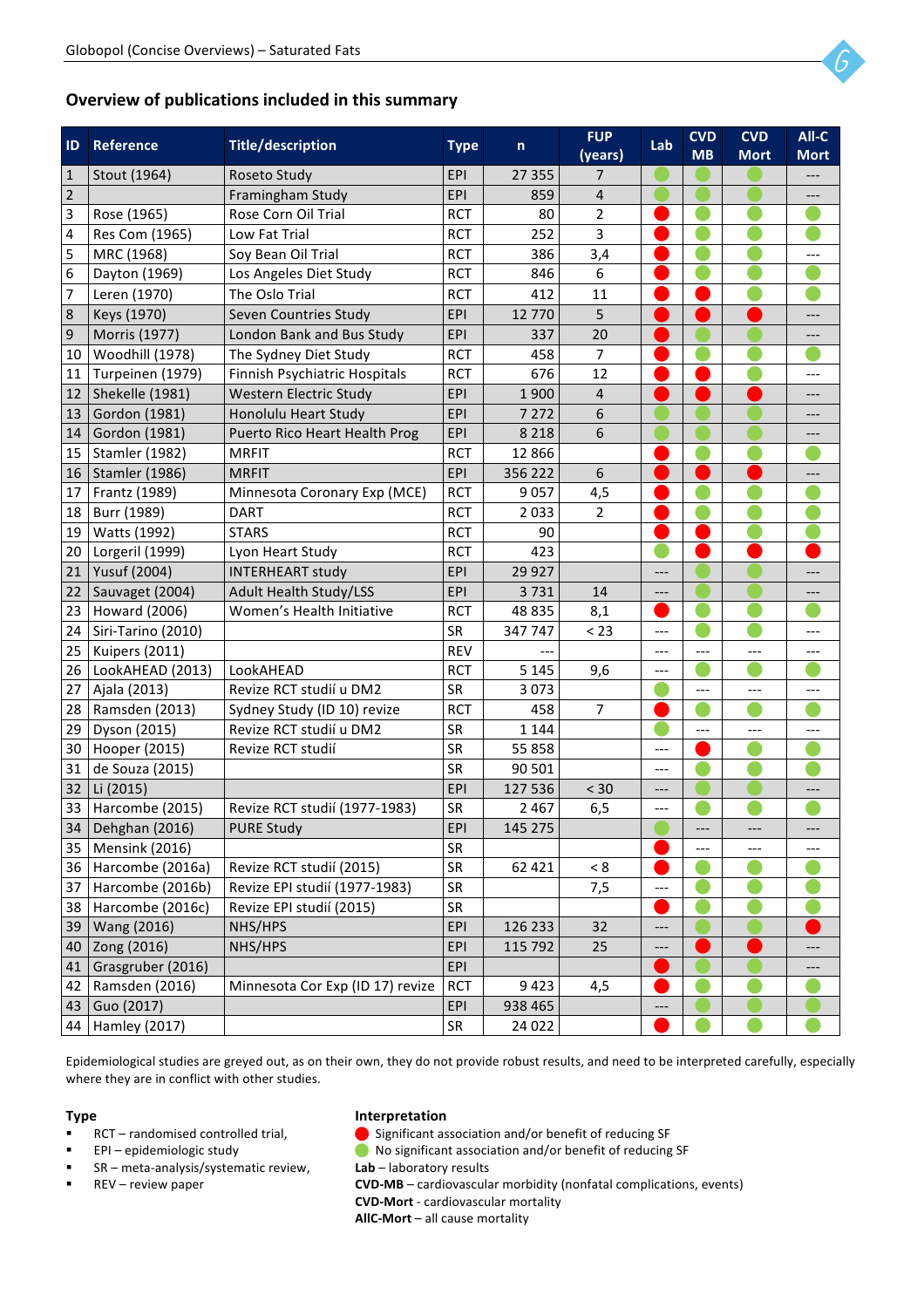# **Overview of key findings [translation pending]:**

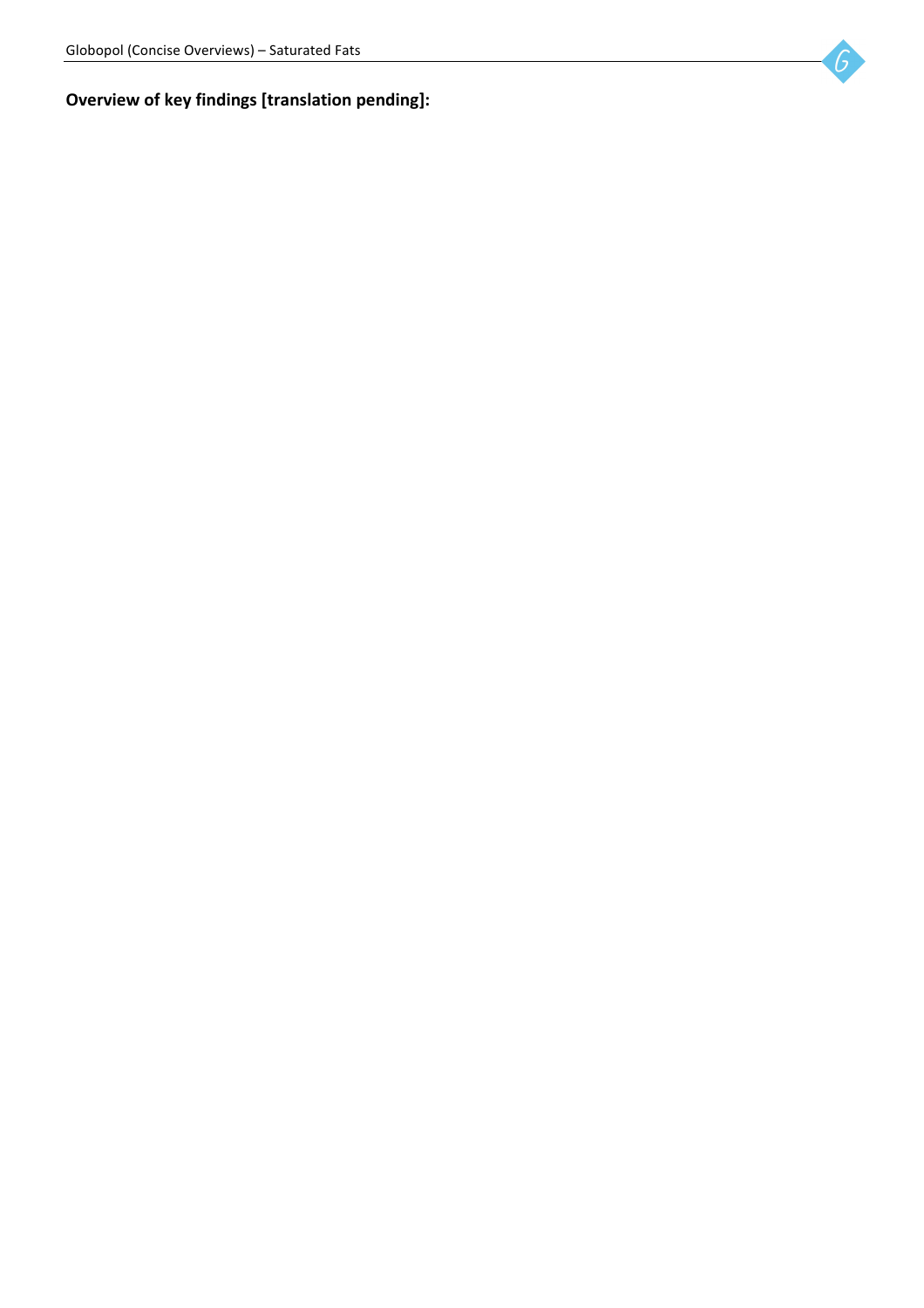

#### List of references:

- Ajala (2013) http://m.ajcn.nutrition.org/content/97/3/505.full.pdf
- Burr (1989) http://www.thelancet.com/journals/lancet/article/PIIS0140-6736(89)90828-3/abstract
- Dayton (1969) http://circ.ahajournals.org/content/40/1S2/II-1
- Dehghan (2016) http://www.sciencedirect.com/science/article/pii/S2211816016300205
- de Souza (2015) http://www.bmj.com/content/351/bmj.h3978.long
- Dyson (2015) http://link.springer.com/article/10.1007/s13300-015-0136-9/fulltext.html
- Frantz (1989) http://atvb.ahajournals.org/content/atvbaha/9/1/129.full.pdf
- Gordon (1981) http://circ.ahajournals.org/content/63/3/500
- Grasgruber (2016) http://www.foodandnutritionresearch.net/index.php/fnr/article/view/31694
- Guo (2017) https://www.ncbi.nlm.nih.gov/m/pubmed/28374228/
- Hamley (2017) https://nutritionj.biomedcentral.com/articles/10.1186/s12937-017-0254-5
- Harcombe (2015) http://openheart.bmj.com/content/2/1/e000196
- Harcombe (2016a) http://bism.bmj.com/content/early/2016/06/29/bisports-2016-096409.abstract
- Harcombe (2016b) http://openheart.bmj.com/content/3/2/e000409
- Harcombe (2016c) http://bjsm.bmj.com/content/early/2016/10/03/bjsports-2016-096550
- Hill (1965) https://www.ncbi.nlm.nih.gov/pmc/articles/PMC1898525/pdf/procrsmed00196-0010.pdf
- Hoffer (2005) https://www.ncbi.nlm.nih.gov/pmc/articles/PMC1291382/
- Hooper (2015) https://www.ncbi.nlm.nih.gov/pubmed/26068959
- Howard (2006) http://jamanetwork.com/journals/jama/data/Journals/JAMA/5011/JOC60004.pdf
- Kedak (2015) https://www.ncbi.nlm.nih.gov/pmc/articles/PMC4589117/
- Kuipers (2011) http://www.njmonline.nl/getpdf.php?id=1095
- Keys (1970) http://circ.ahajournals.org/content/41/4S1/I-186
- Leren (1970) http://circ.ahajournals.org/content/42/5/935
- Look Ahead (2013) http://www.nejm.org/doi/pdf/10.1056/NEJMoa1212914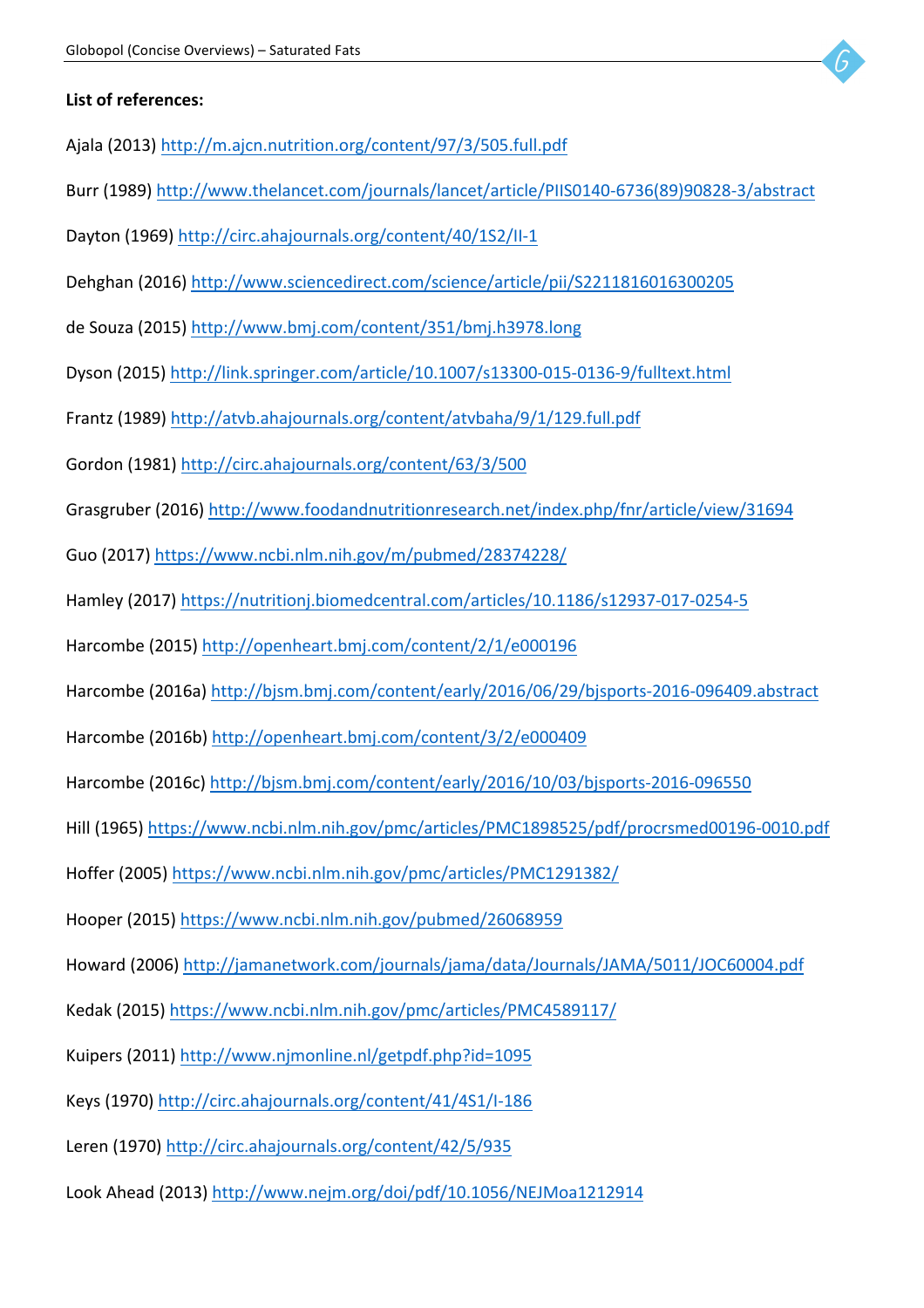- Li (2015) http://www.ncbi.nlm.nih.gov/m/pubmed/26429077/
- Lorgeril (2015) in Cholesterol and Statins (url)
- Lorgeril (1999) http://www.ncbi.nlm.nih.gov/m/pubmed/9989963/
- Mensink (2016) http://apps.who.int/iris/bitstream/10665/246104/1/9789241565349-eng.pdf
- Morris (1977) http://www.bmj.com/content/bmj/2/6098/1307.full.pdf
- Ramsden (2016) http://www.bmj.com/content/353/bmj.i1246

Research Committee (1965) http://www.thelancet.com/journals/lancet/article/PIIS0140-6736(65)91469-8/abstract

- Rose (1965) http://www.bmj.com/content/bmj/1/5449/1531.full.pdf
- Sauvaget (2004) http://www.ncbi.nlm.nih.gov/m/pubmed/15166397/
- Shekelle (1981) http://www.nejm.org/doi/full/10.1056/NEJM198101083040201
- Siri-Tarino (2010) https://www.ncbi.nlm.nih.gov/pmc/articles/PMC2824152/pdf/ajcn9130535.pdf
- Stout (1964) http://jamanetwork.com/journals/jama/article-abstract/1721083
- Turpeinen (1979) https://www.ncbi.nlm.nih.gov/pubmed/393644
- Wang (2016) http://jamanetwork.com/journals/jamainternalmedicine/article-abstract/2530902
- Watts (1992) http://www.thelancet.com/journals/lancet/article/PII0140-6736(92)90863-X/abstract
- Woodhill (1978) http://link.springer.com/chapter/10.1007%2F978-1-4684-0967-3\_18
- Yusuf (2004) http://thelancet.com/journals/lancet/article/PIIS0140-6736(04)17018-9/abstract
- Zong (2016) http://www.bmj.com/content/bmj/355/bmj.i5796.full.pdf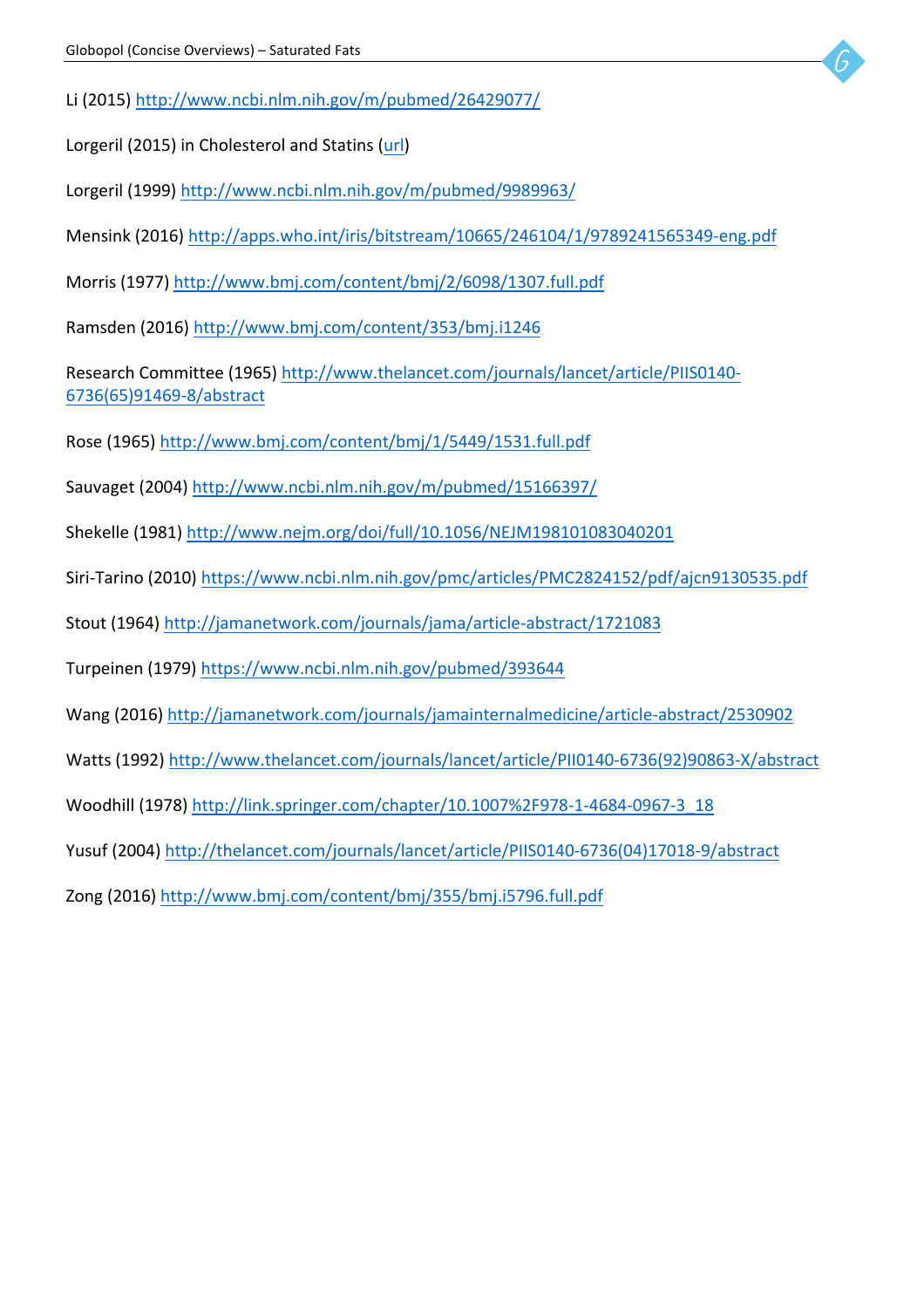## **Appendix 1 – Overview of saturated fats**

## **[translation pending]**

Termín nasycené znamená, že všechny vazby mezi uhlíky v mastné kyselině jsou jednoduché. Mastné kyseliny se v potravě i organismu nacházení samostatně jen v malém množství. Většina je přítomna ve formě tzv. triacylglycerolů, ve kterých jsou na jeden glycerol navázány tři mastné kyseliny. Saturované tuky, živočišného i rostlinného původu, mají na glycerol navázány nasycené (saturované) mastné kyseliny.

Nasycené mastné kyseliny dělíme podle délky řetězce.

Rozeznáváme krátké mastné kyseliny (short chain fatty acids – SCFA), kam řadíme kyselinu octovou, propionovou a máselnou, se 2, 3, resp. 4 uhlíky. Jejich zdrojem jsou střevní bakterie, které tyto kyseliny tvoří z nestravitelných zbytků stravy (zejména vlákniny). Kyselina máselná je důležitým výživovým substrátem buněk sliznice tlustého střeva.

Mastné kyseliny se středním řetězcem (medium chain fatty acids – MCFA) mají 6–10, podle některých zdrojů 6–12 uhlíků. Jejich zdrojem je například mléčný tuk. Jsou rychlým zdrojem energie, neukládají se do tukových zásob.

Mastné kyseliny s dlouhým řetězcem (long chain fatty acids – LCFA) mají 12 a více uhlíků. Právě tyto mastné kyseliny jsou dávány do souvislosti s rizikem aterosklerózy – zejména kyselina laurová (12 uhlíků), myristová (14 uhlíků) a palmitová (16 uhlíků).

Saturované tuky při pokojové teplotě do cca 25 st. C tuhnou. Sádlo a máslo jsou nejtypičtějšími příklady nasycených živočišných tuků.<sup>1</sup> Kokosový, palmový a palmojádrový tuk jsou příkladem rostlinných nasycených tuků.

  $1$  Grofová (2010)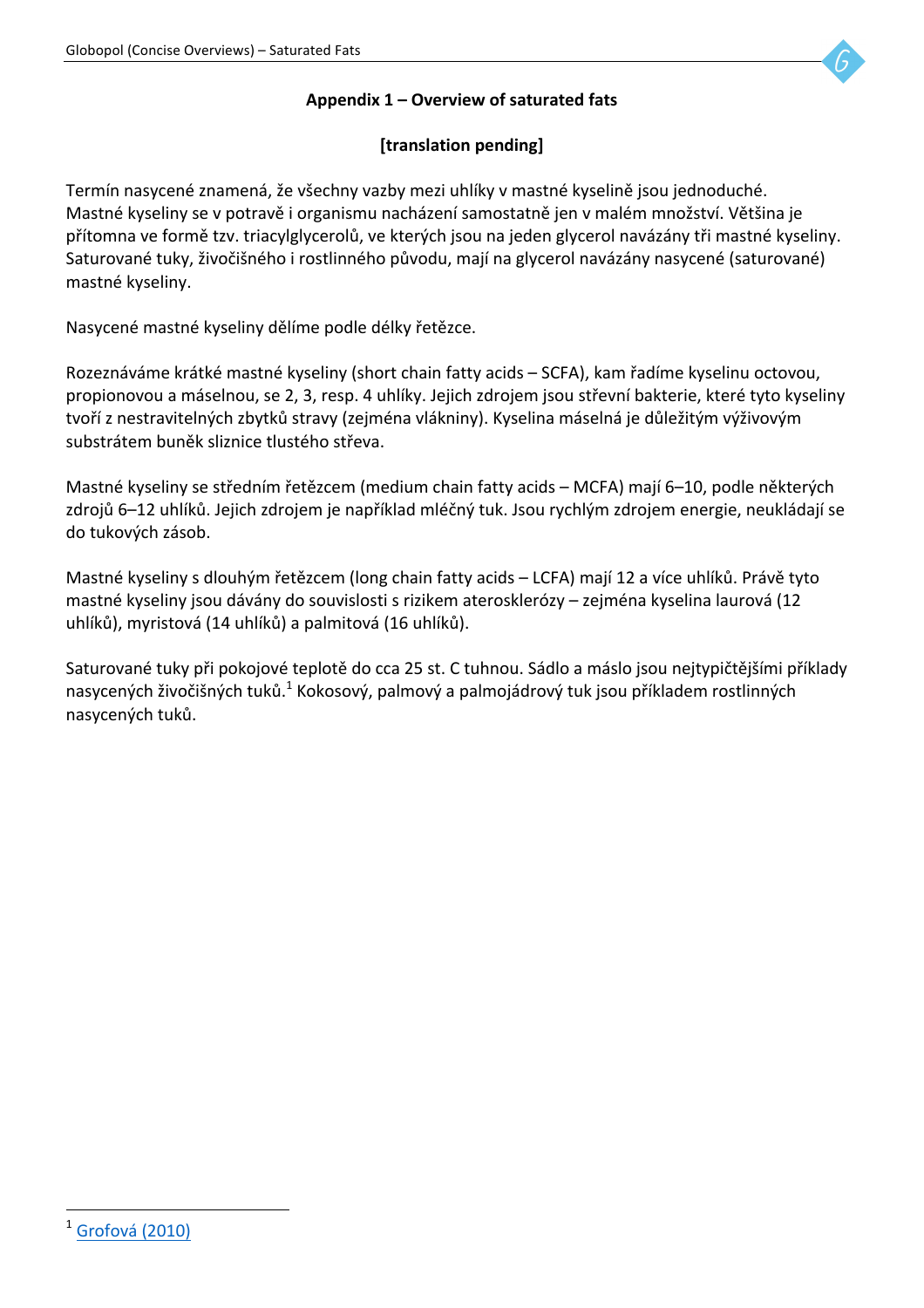#### Appendix 2 – Traditional hierarchy of evidence based medicine



Source: Manchester University (url), Greenhalgh (2007)